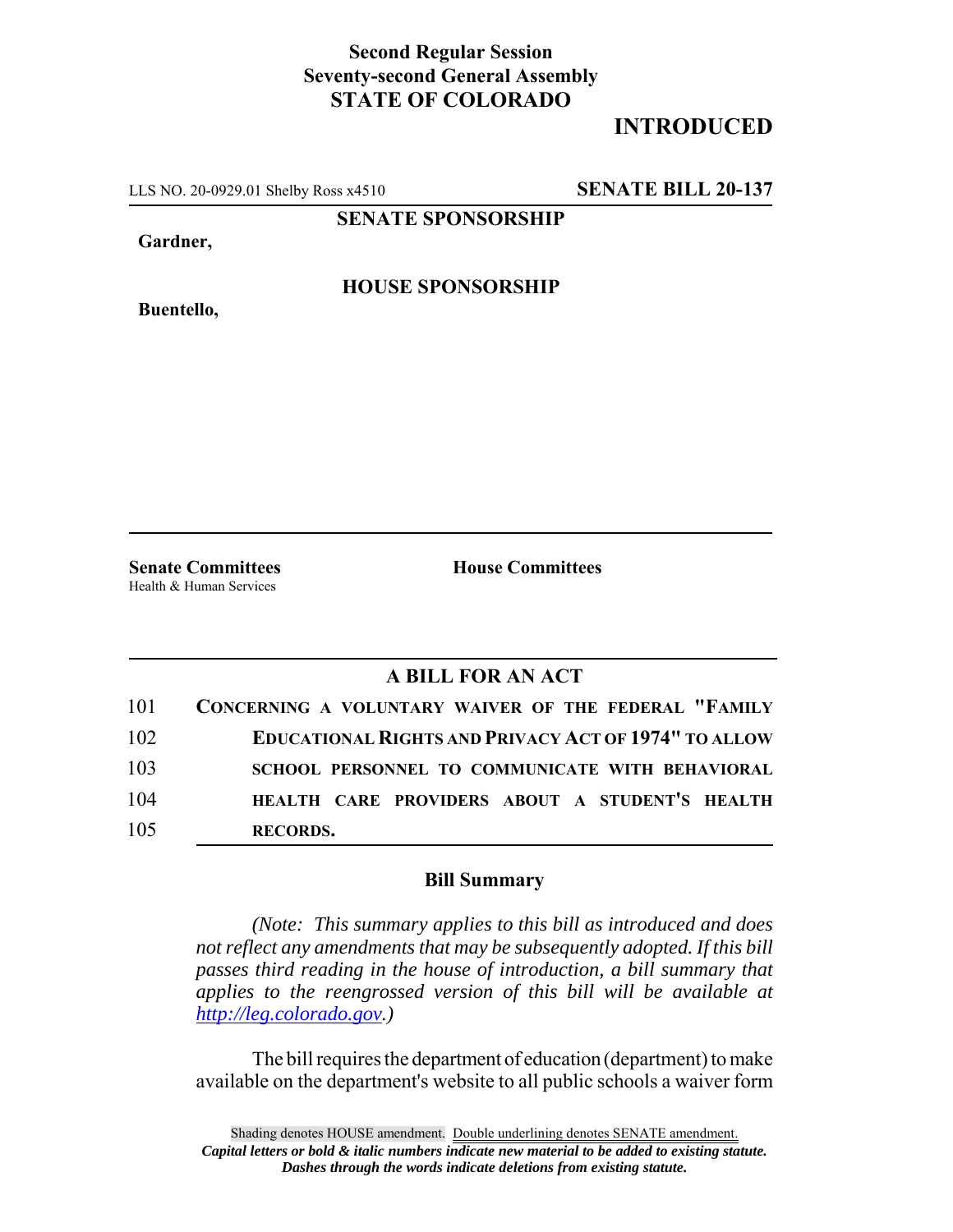that a parent or legal guardian may use to waive for one school year the provisions of the federal "Family Educational Rights and Privacy Act of 1974" (FERPA), as necessary to allow school personnel to communicate with behavioral health care providers about a student's health records. The waiver form must include an explanation that signing the waiver is optional. The bill requires public schools to include the waiver form in the materials for pupil registration.

| $\mathbf{1}$   | Be it enacted by the General Assembly of the State of Colorado:           |
|----------------|---------------------------------------------------------------------------|
| $\overline{2}$ | <b>SECTION 1. Legislative declaration.</b> (1) The general assembly       |
| 3              | finds and declares that:                                                  |
| $\overline{4}$ | (a) To most effectively assess and treat a student, it is important       |
| 5              | to facilitate communication, with parental consent, between the student's |
| 6              | behavioral health care provider and school personnel; and                 |
| $\overline{7}$ | (b) Including a waiver form in the materials for pupil registration       |
| 8              | that allows a parent or legal guardian to consent to the communication    |
| 9              | between school personnel and behavioral health care providers is more     |
| 10             | efficient than requesting parental consent individually on a case-by-case |
| 11             | basis throughout the year.                                                |
| 12             | <b>SECTION 2.</b> In Colorado Revised Statutes, add 22-2-106.7 as         |
| 13             | follows:                                                                  |
| 14             | 22-2-106.7. State board - federal "Family Educational Rights              |
| 15             | and Privacy Act of 1974" waiver - behavioral health services. ON OR       |
| 16             | BEFORE JULY 1, 2021, THE STATE BOARD SHALL MAKE AVAILABLE ON THE          |
| 17             | DEPARTMENT'S WEBSITE TO ALL PUBLIC SCHOOLS A FORM THAT A PARENT           |
| 18             | MAY USE TO WAIVE FOR ONE SCHOOL YEAR THE PROVISIONS OF THE                |
| 19             | FEDERAL "FAMILY EDUCATIONAL RIGHTS AND PRIVACY ACT OF 1974"               |
| 20             | (FERPA), 20 U.S.C. SEC. 1232g, AS NECESSARY TO ALLOW SCHOOL               |
| 21             | PERSONNEL TO COMMUNICATE WITH BEHAVIORAL HEALTH CARE                      |
| 22             | PROVIDERS ABOUT A STUDENT'S HEALTH RECORDS. THE WAIVER FORM               |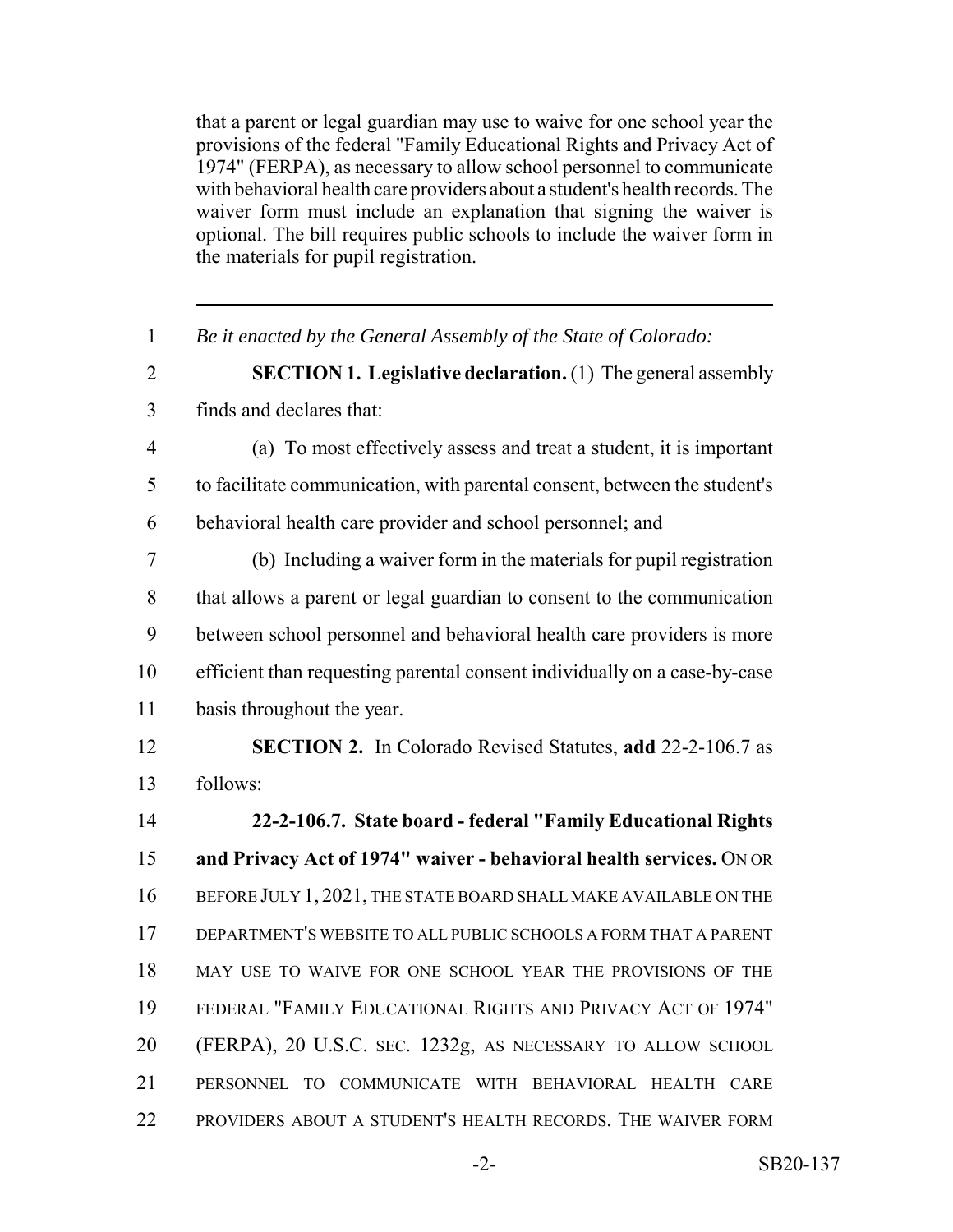MUST INCLUDE AN EXPLANATION THAT SIGNING THE WAIVER IS OPTIONAL.

 **SECTION 3.** In Colorado Revised Statutes, **amend** 22-5-107 as follows:

 **22-5-107. Duties of board of cooperative services.** In addition to any other duty required to be performed by law, the board of cooperative services shall have HAS the same duties as those for boards 7 of education as set forth in section  $22-32-109$  (1)(a) to (1)(m), (1)(q), 8 (1)(r), and (1)(pp), AND (1)(qq) and section 22-9-106.

 **SECTION 4.** In Colorado Revised Statutes, 22-30.5-104, **add**  $10 \quad (14)$  as follows:

 **22-30.5-104. Charter school - requirements - authority - rules.** (14) A CHARTER SCHOOL SHALL INCLUDE IN THE MATERIALS FOR PUPIL REGISTRATION A FORM THAT A PARENT MAY USE TO WAIVE FOR ONE 14 SCHOOL YEAR THE PROVISIONS OF THE FEDERAL "FAMILY EDUCATIONAL RIGHTS AND PRIVACY ACT OF 1974" (FERPA), 20 U.S.C. SEC. 1232g, AS NECESSARY TO ALLOW SCHOOL PERSONNEL TO COMMUNICATE WITH BEHAVIORAL HEALTH CARE PROVIDERS ABOUT A STUDENT'S HEALTH RECORDS. THE WAIVER FORM MUST INCLUDE AN EXPLANATION THAT SIGNING THE WAIVER IS OPTIONAL. THE CHARTER SCHOOL MUST COLLECT THE SIGNED WAIVER FORMS ANNUALLY AT THE BEGINNING OF EACH 21 SCHOOL YEAR. EACH CHARTER SCHOOL MAY DEVELOP THE WAIVER FORM 22 DESCRIBED IN THIS SUBSECTION (14) OR USE THE WAIVER FORM POSTED ON 23 THE DEPARTMENT'S WEBSITE PURSUANT TO SECTION 22-2-106.7.

 **SECTION 5.** In Colorado Revised Statutes, 22-30.5-505, **add** 25  $(3.7)$  as follows:

 **22-30.5-505. State charter school institute - institute board - appointment - powers and duties - rules.** (3.7) THE INSTITUTE BOARD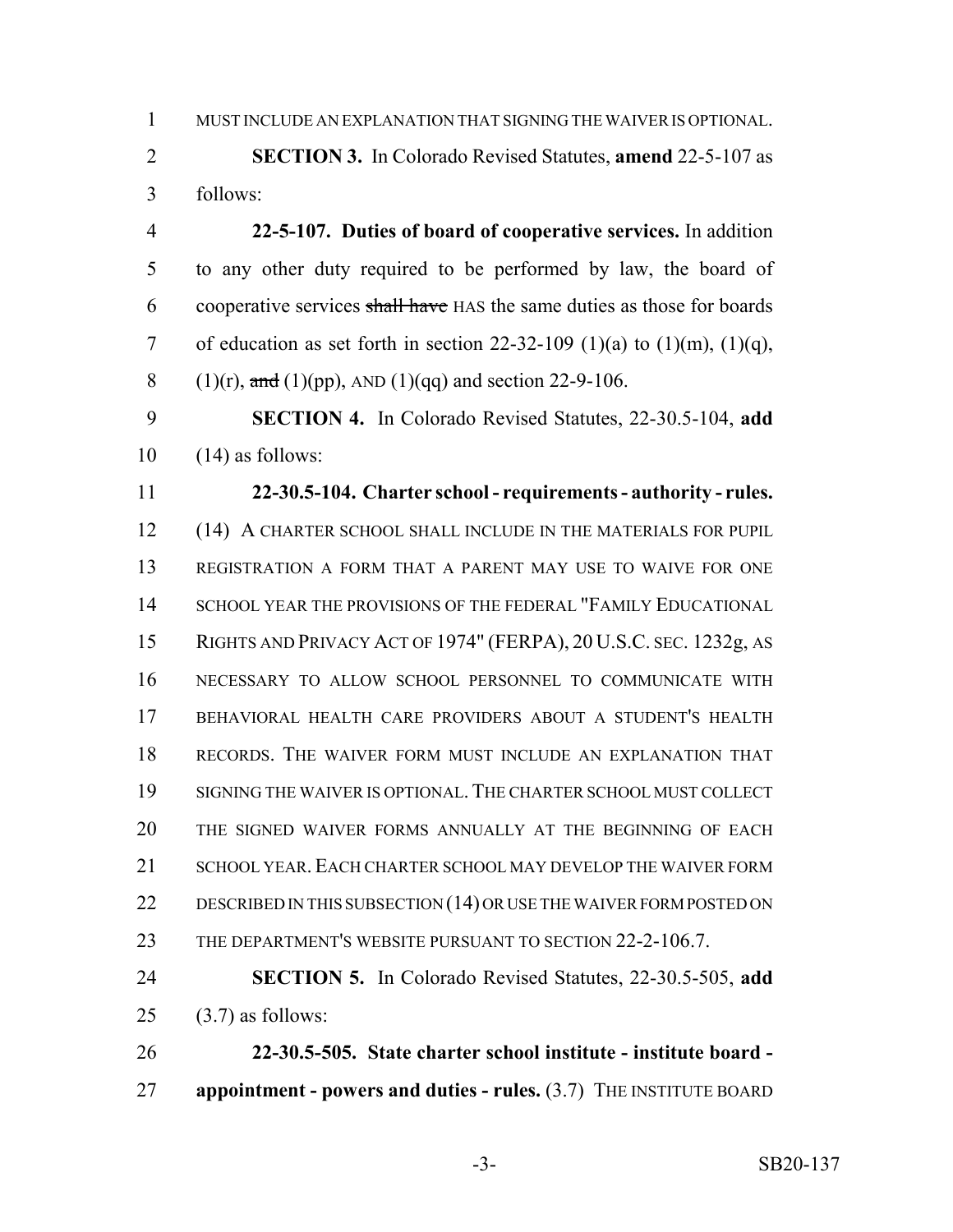SHALL INCLUDE IN THE MATERIALS FOR PUPIL REGISTRATION A FORM THAT A PARENT MAY USE TO WAIVE FOR ONE SCHOOL YEAR THE PROVISIONS OF THE FEDERAL "FAMILY EDUCATIONAL RIGHTS AND PRIVACY ACT OF 1974" (FERPA),20U.S.C. SEC. 1232g, AS NECESSARY TO ALLOW SCHOOL PERSONNEL TO COMMUNICATE WITH BEHAVIORAL HEALTH CARE PROVIDERS ABOUT A STUDENT'S HEALTH RECORDS. THE WAIVER FORM MUST INCLUDE AN EXPLANATION THAT SIGNING THE WAIVER IS OPTIONAL. THE INSTITUTE BOARD MUST COLLECT THE SIGNED WAIVER FORMS ANNUALLY AT THE BEGINNING OF EACH SCHOOL YEAR. THE INSTITUTE BOARD MAY DEVELOP THE WAIVER FORM DESCRIBED IN THIS SUBSECTION 11 (3.7) OR USE THE WAIVER FORM POSTED ON THE DEPARTMENT'S WEBSITE 12 PURSUANT TO SECTION 22-2-106.7.

 **SECTION 6.** In Colorado Revised Statutes, 22-32-109, **add** 14  $(1)(qq)$  as follows:

 **22-32-109. Board of education - specific duties.** (1) In addition to any other duty required to be performed by law, each board of education shall have and perform the following specific duties:

18 (qq) TO INCLUDE IN THE MATERIALS FOR PUPIL REGISTRATION A FORM THAT A PARENT MAY USE TO WAIVE FOR ONE SCHOOL YEAR THE PROVISIONS OF THE FEDERAL "FAMILY EDUCATIONAL RIGHTS AND PRIVACY ACT OF 1974" (FERPA), 20 U.S.C. SEC. 1232g, AS NECESSARY TO ALLOW SCHOOL PERSONNEL TO COMMUNICATE WITH BEHAVIORAL HEALTH CARE PROVIDERS ABOUT A STUDENT'S HEALTH RECORDS. THE WAIVER FORM MUST INCLUDE AN EXPLANATION THAT SIGNING THE WAIVER IS OPTIONAL.EACH SCHOOL DISTRICT MUST COLLECT THE SIGNED WAIVER FORMS ANNUALLY AT THE BEGINNING OF EACH SCHOOL YEAR. EACH SCHOOL DISTRICT MAY DEVELOP THE WAIVER FORM DESCRIBED IN